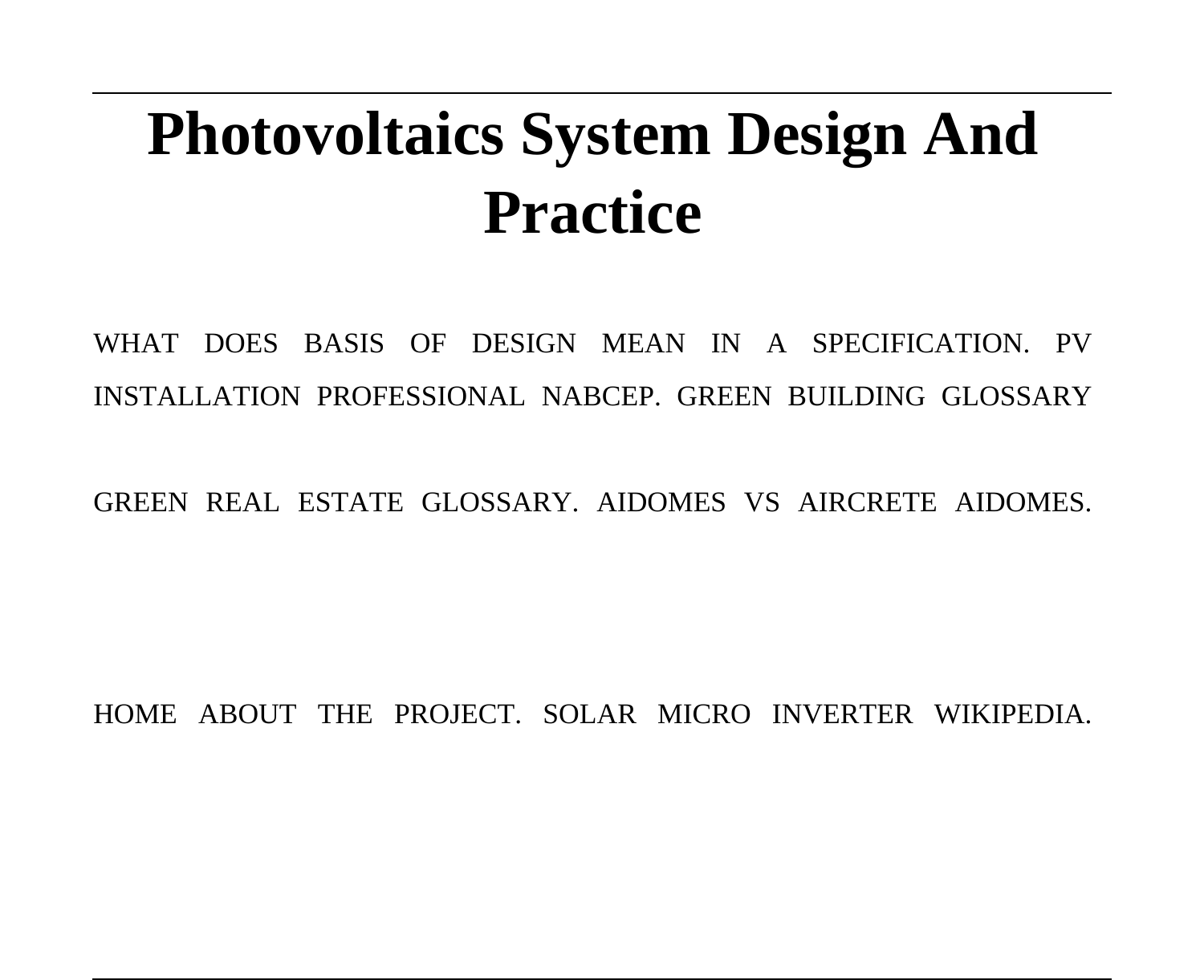UNIVERSITY OF WASHINGTON. TURNING DIRT INTO CLIMATE GOALS VIA CARBON FARMING GREENBIZ. WHICH SOLAR PANEL TYPE IS BEST MONO POLYCRYSTALLINE OR. EEE STANDARDS IEEE STANDARDS FUEL CELLS PHOTOVOLTAICS. FINANCIAL OPPORTUNITIES FUNDING OPPORTUNITY EXCHANGE. SOLAR PHOTOVOLTAICS YOUR ELECTRICAL TRAINING CENTER. FLAT ROOF SYSTEMS DESIGN AMP CONSTRUCTION BAUDER. RENEWABLE ENERGY RESEARCH PAPERS 2015 IEEE PAPER. SYMPOSIA FOR AAASPD 2018 MEETING IN POMONA CALIFORNIA. SOLAR ENERGY

FRONIUS. WBDG WBDG WHOLE BUILDING DESIGN GUIDE. COST OF

ELECTRICITY BY SOURCE WIKIPEDIA. PHOTOVOLTAIC SOLAR CELL FOR

PHOTOVOLTAIC SOLAR PANELS. MILITARY HEALTH SYSTEM MHS DOD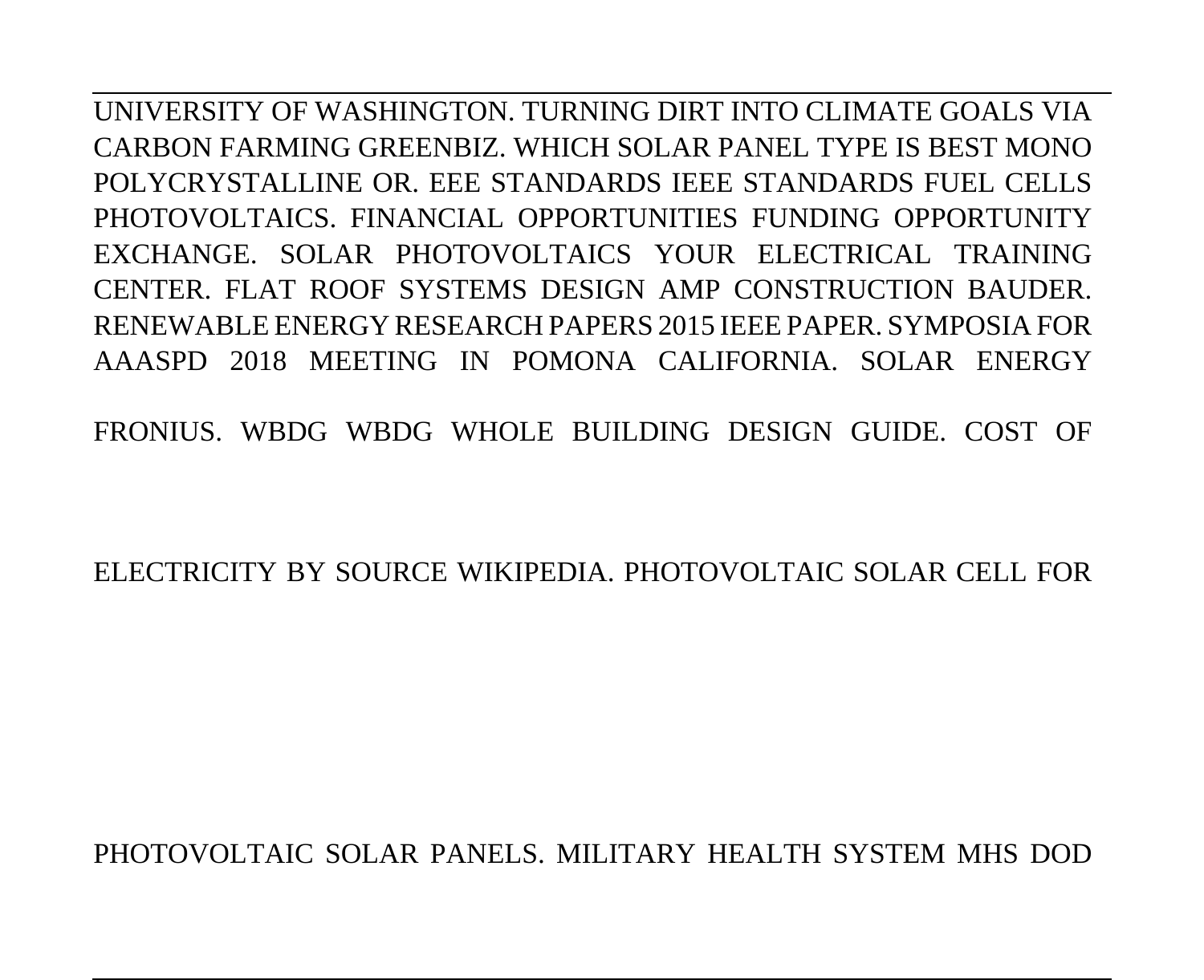#### SPACE PLANNING CRITERIA. DENIZ HOME INSPIRING INTERIOR DESIGN SOLUTIONS

#### **what does basis of design mean in a specification**

may 9th, 2018 - spectrum newsletter of the puget sound chapter of the construction

specifications institute knowledge for creating and sustaining the built

## environment''**PV Installation Professional NABCEP**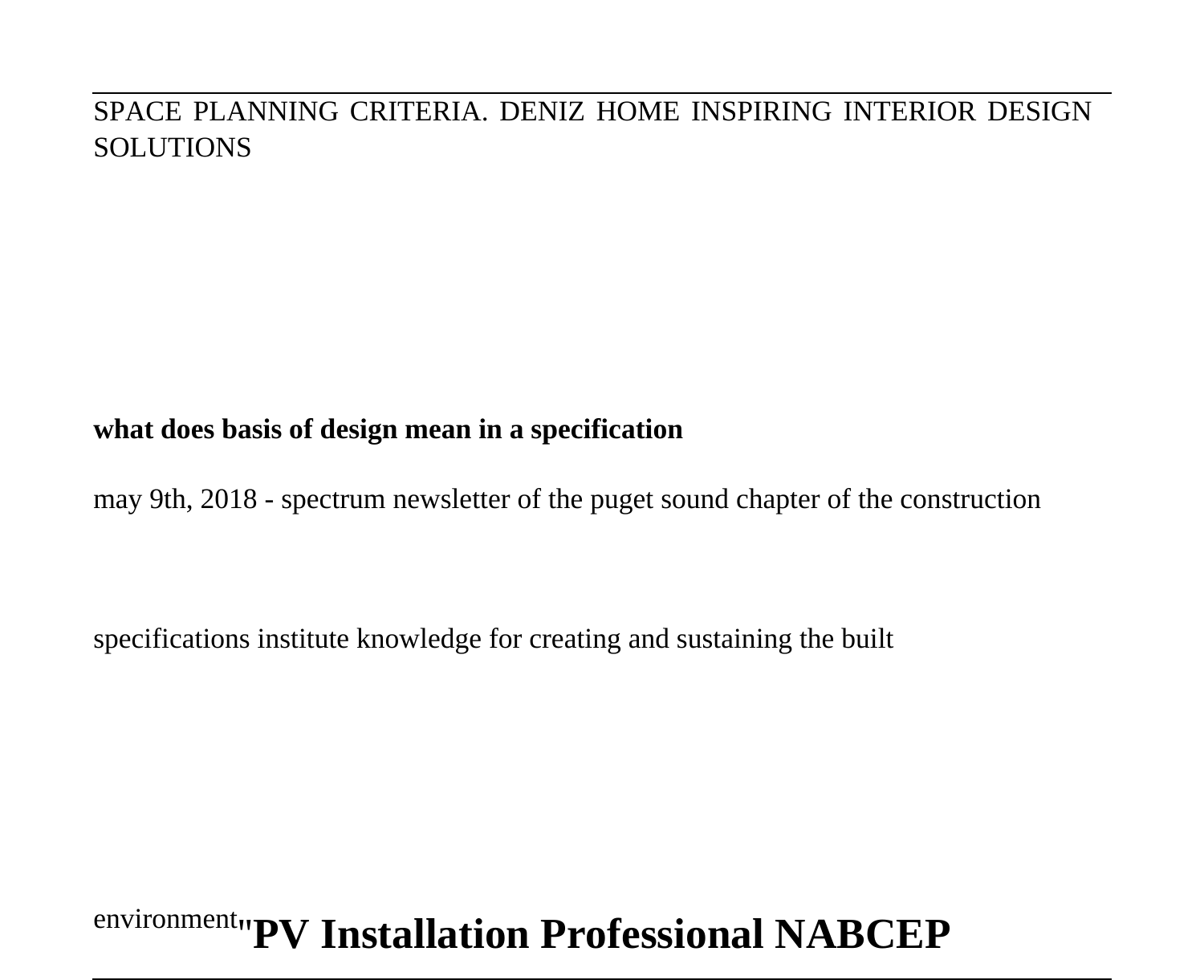May 13th, 2018 - PV Installation Professional Requirements Changed On January 3rd 2018 The New PVIP Application With The Project Credits Will Not Be Available Until April 2018'

'**green building glossary green real estate glossary** may 12th, 2018 - nearly 88 of home buyers consider high efficiency heating and cooling important source 2012 profile of home buyers and sellers national association of realtors  $\hat{A}(\mathbb{R})'$ 

#### '**Aidomes vs AirCrete AiDomes**

May 12th, 2018 - Due to the number of calls we are receiving wanting us to compare

American Ingenuity s Ai s dome building kit to the Air Crete process here is an apple to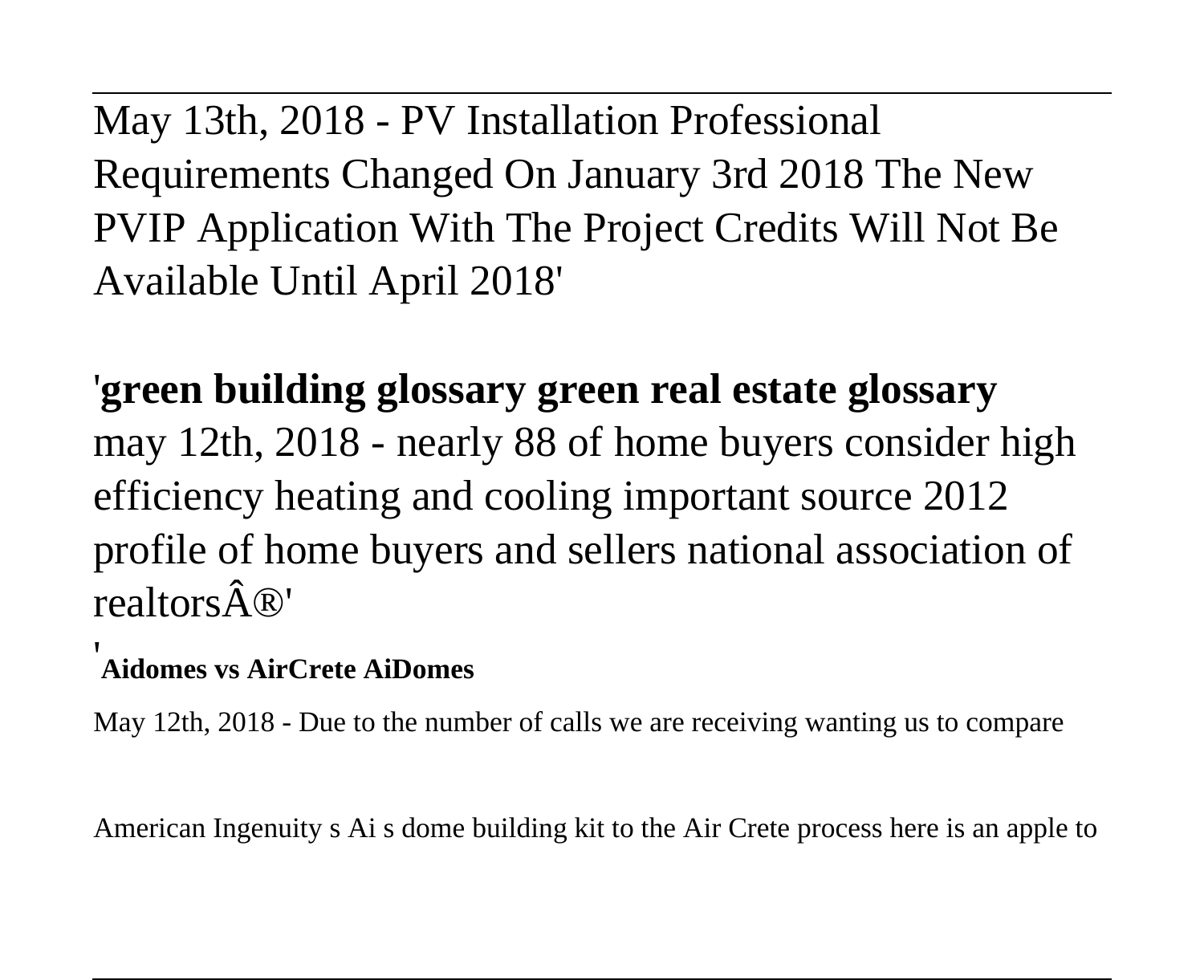apples comparison of Air Crete to Ai s prefab panel amp panelized building system'

## '**Home About the project**

May 16th, 2018 - About Wind Energy The Facts Wind Energy The Facts WindFacts was a European project financed by the Intelligent Energy Europe programme of the Executive Agency for Competitiveness and Innovation that ran from November 2007 to October 2009 The Wind Energy  $\hat{a} \in \hat{B}^*$  The Facts publication is wi'

### '**Solar Micro Inverter Wikipedia**

May 16th, 2018 - A Solar Micro Inverter Or Simply Microinverter Is A Device Used In

Photovoltaics That Converts Direct Current DC Generated By A Single Solar Module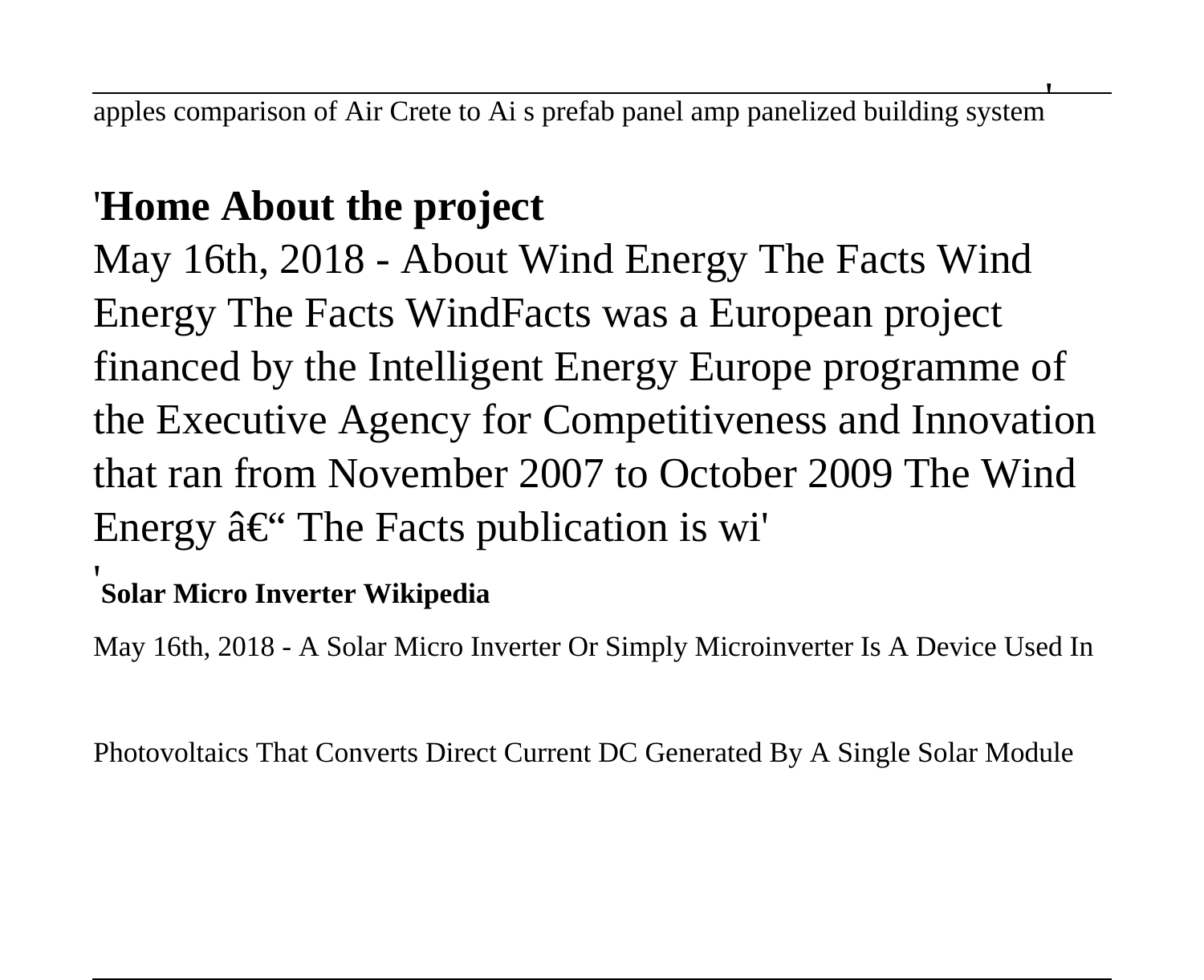To Alternating Current AC'

#### '**Photovoltaics In Buildings BRE**

May 12th, 2018 - Photovoltaics In Buildings Guide To The Installation Of PV Systems 2nd Edition The Department For Enterprise DTI Pub URN 06 1972 73376 COVERS 17

10 06 3 10 Pm Page 2'

## '**ELECTRICAL ENGINEERING University Of Washington**

**May 13th, 2018 - COLLEGE OF ENGINEERING ELECTRICAL ENGINEERING Detailed Course Offerings Time Schedule Are Available For Spring Quarter 2018 Summer Quarter 2018 Autumn Quarter 2018 E E 135 The Digital World Of Multimedia 4 NW Introduces Signal Processing Concepts Behind Multimedia Creation Storage And Communication**'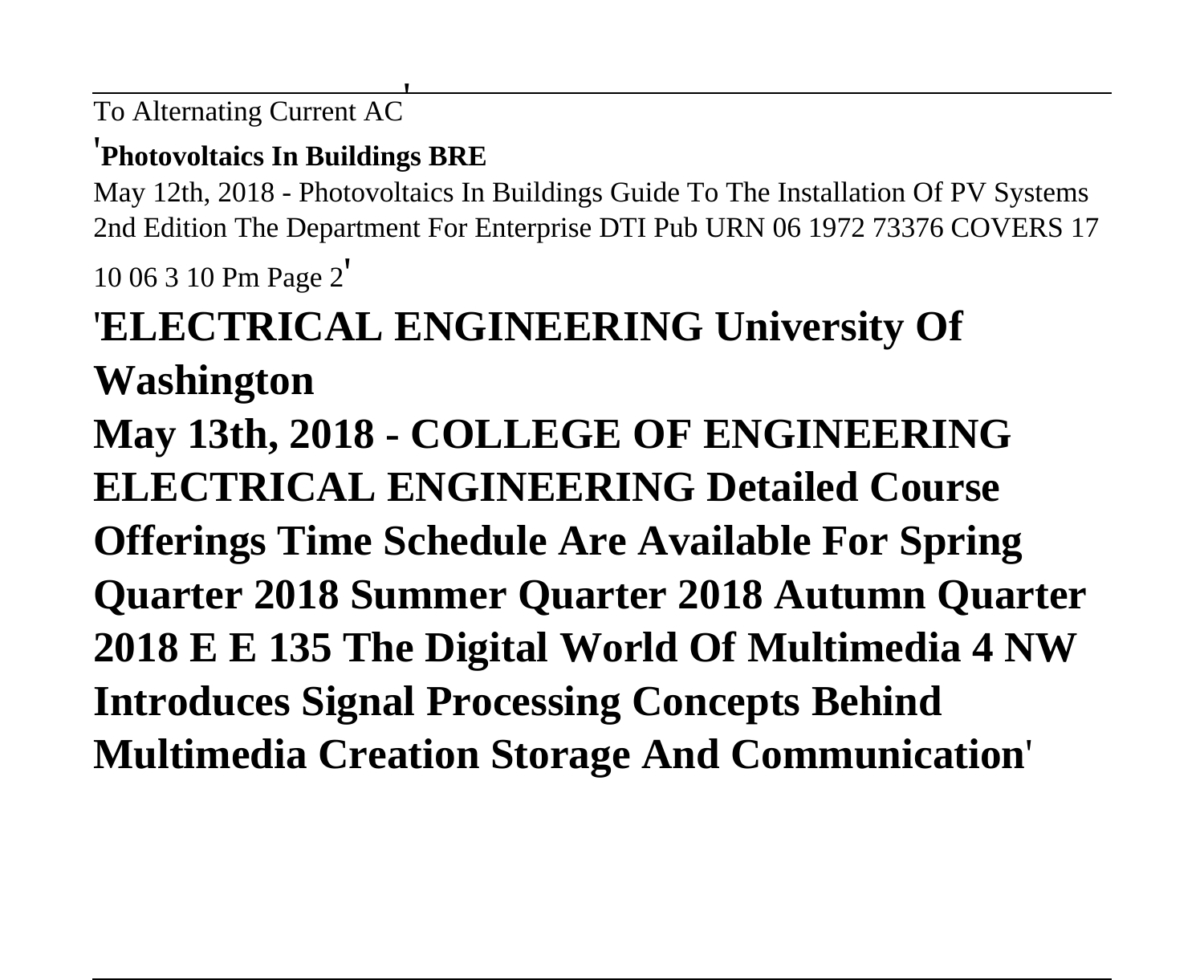'**turning dirt into climate goals via carbon farming greenbiz**

**may 12th, 2018 - hawaii s commitments to a low carbon future include a task force that will identify agricultural and aquacultural practices to improve soil health increase climate resiliency and improve carbon sequestration**'

'**Which Solar Panel Type is Best Mono Polycrystalline or**

**May 11th, 2018 - You are thinking about buying solar panels but got confused about which type to go for**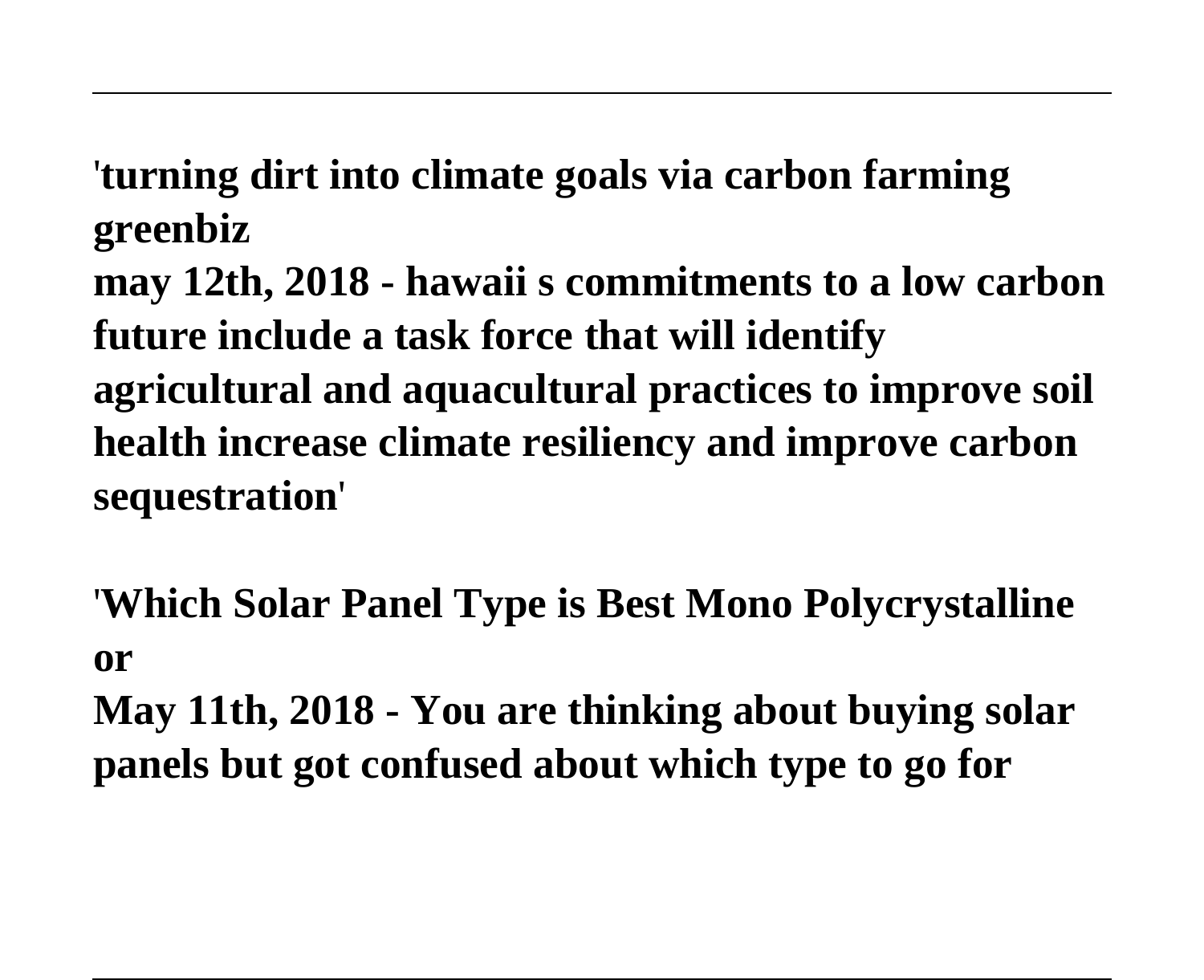You $\hat{\mathbf{a}} \in \mathbb{M}$  re at the right place There  $\hat{\mathbf{a}} \in \mathbb{M}$  a myriad of **variables that you should take into account when you** are buying a solar photovoltaic PV system  $\hat{a} \in \tilde{a}$  our job **here at Energy Informative is to help you sort through them**'

'**eee standards ieee standards fuel cells photovoltaics** may 14th, 2018 - ieee standards documents are developed within the ieee societies and the standards coordinating committees of the ieee standards association ieee sa standards board the ieee develops its standards through a consensus'

## '**Financial Opportunities Funding Opportunity**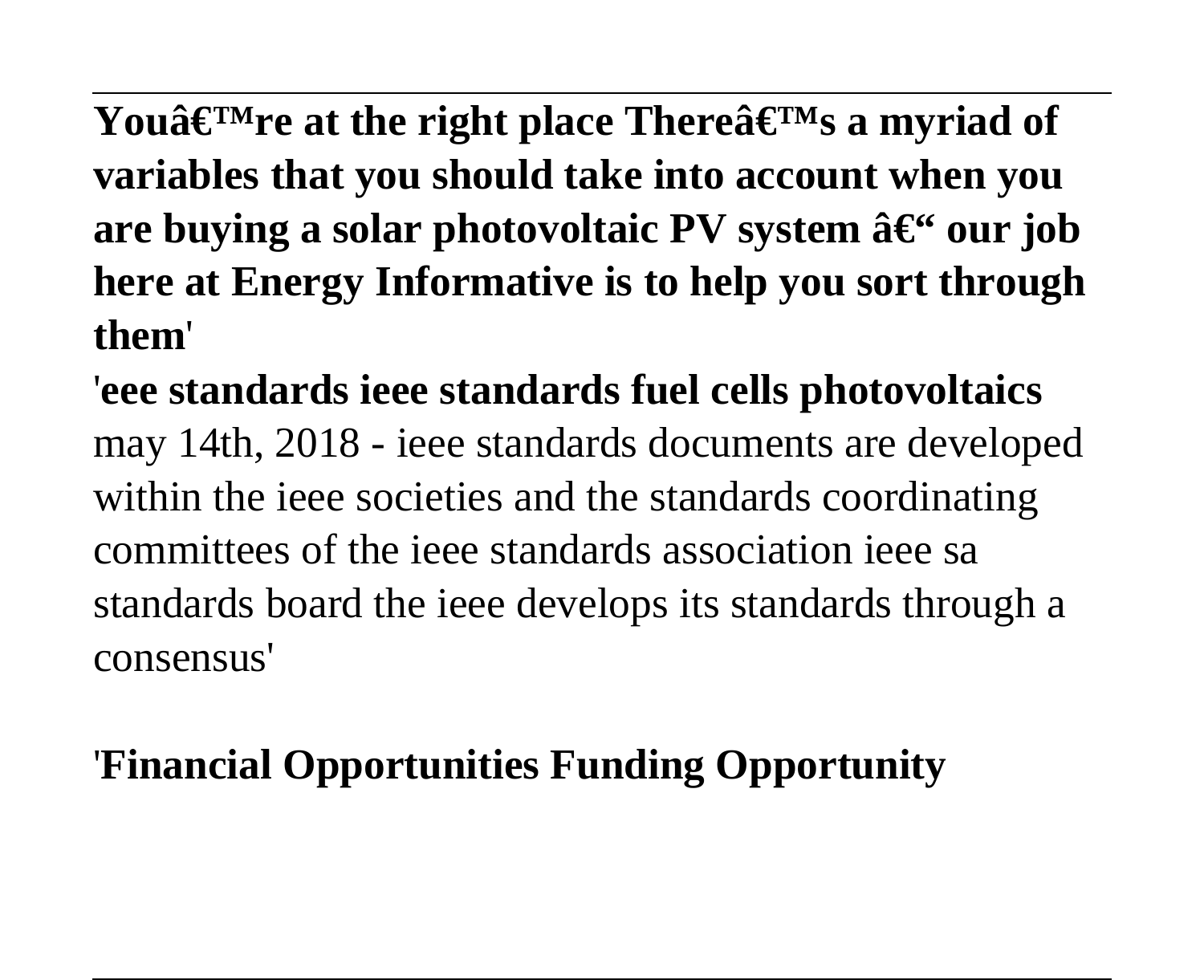## **Exchange**

May 16th, 2018 - The purpose of this Request for Information RFI is to solicit feedback from utilities investor owned municipal and electric cooperative the solar industry academia research laboratories government agencies and other stakeholders on issues related to the net valuation of solar photovoltaics PV and innovative cost effective'

'**solar photovoltaics your electrical training center** may 10th, 2018 - ultimate solar pv training library all these great solar photovoltaic resources in one great package understand electrical theory how to build and run your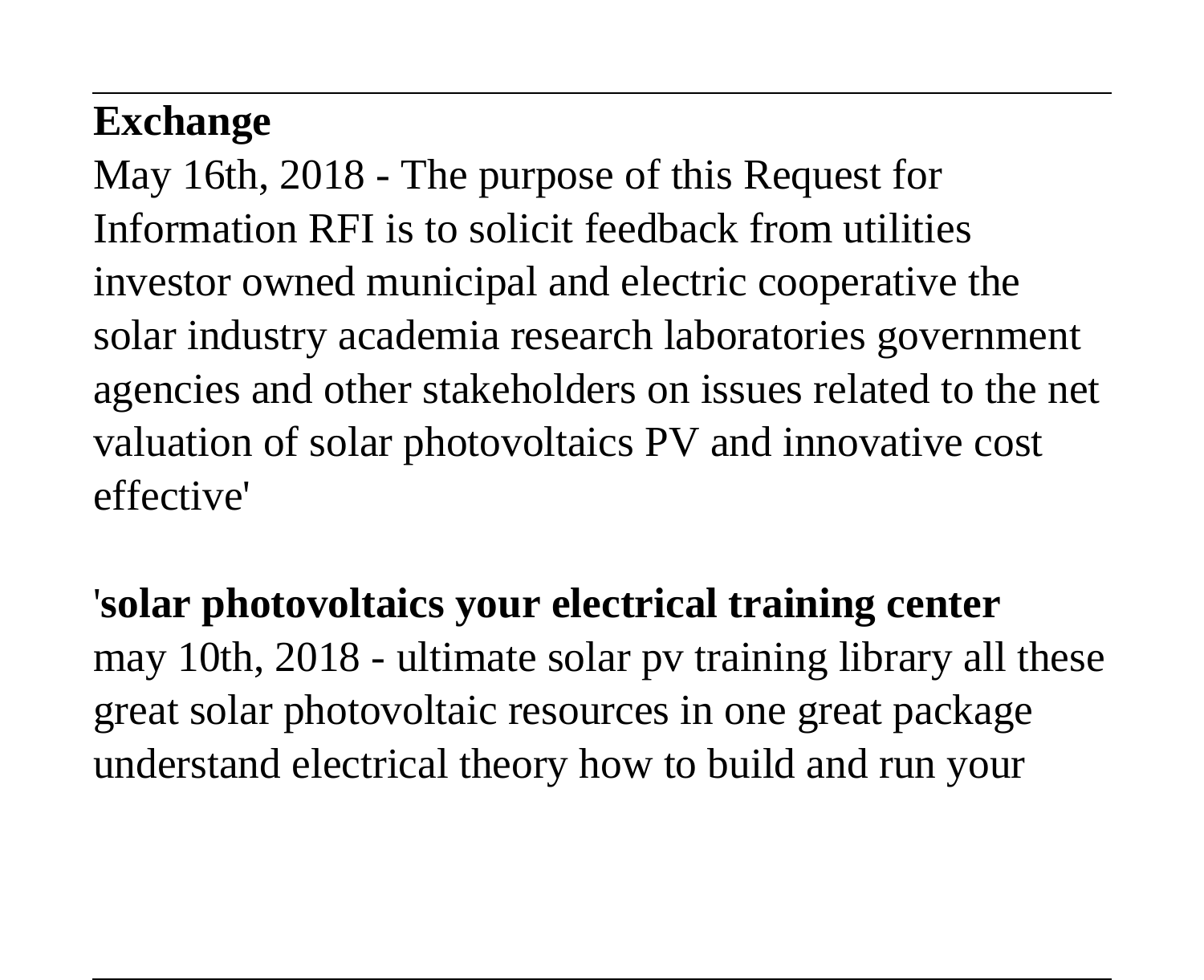### business profitably how to install solar pv systems and how to be code compliant' '**flat roof systems design amp construction bauder**

may 12th, 2018 - bauder possesses an extensive system portfolio enabling it to

impartially recommend the right flat roof solution for every project whether new build or

refurbishment'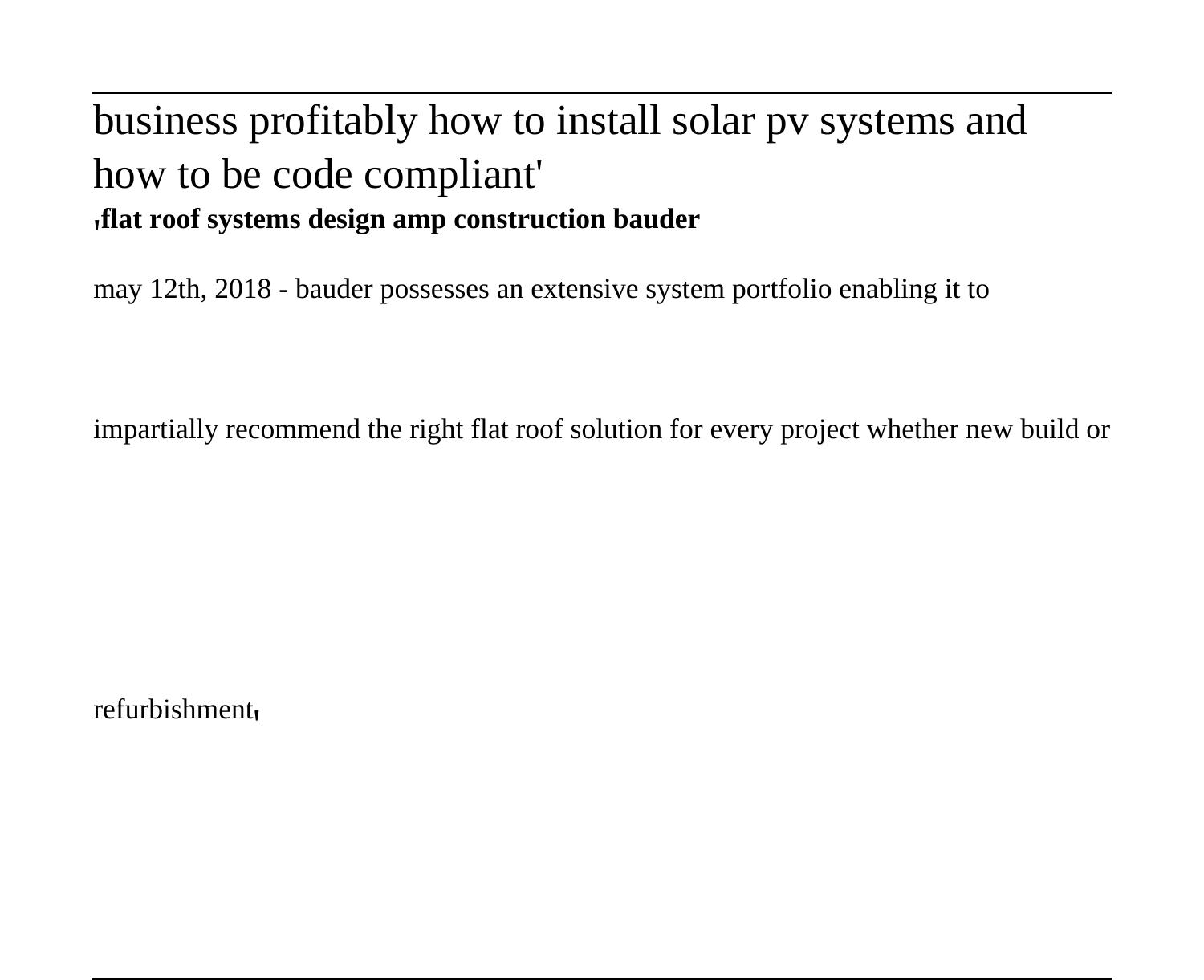### '**renewable energy research papers 2015 ieee paper**

may 9th, 2018 - renewable energy based home automation system using zigbee free

download abstract the elevation in earlier years in electronics and communication

computer science and information technology domain has resulted that we can generate

the energy by using renewable energy sources'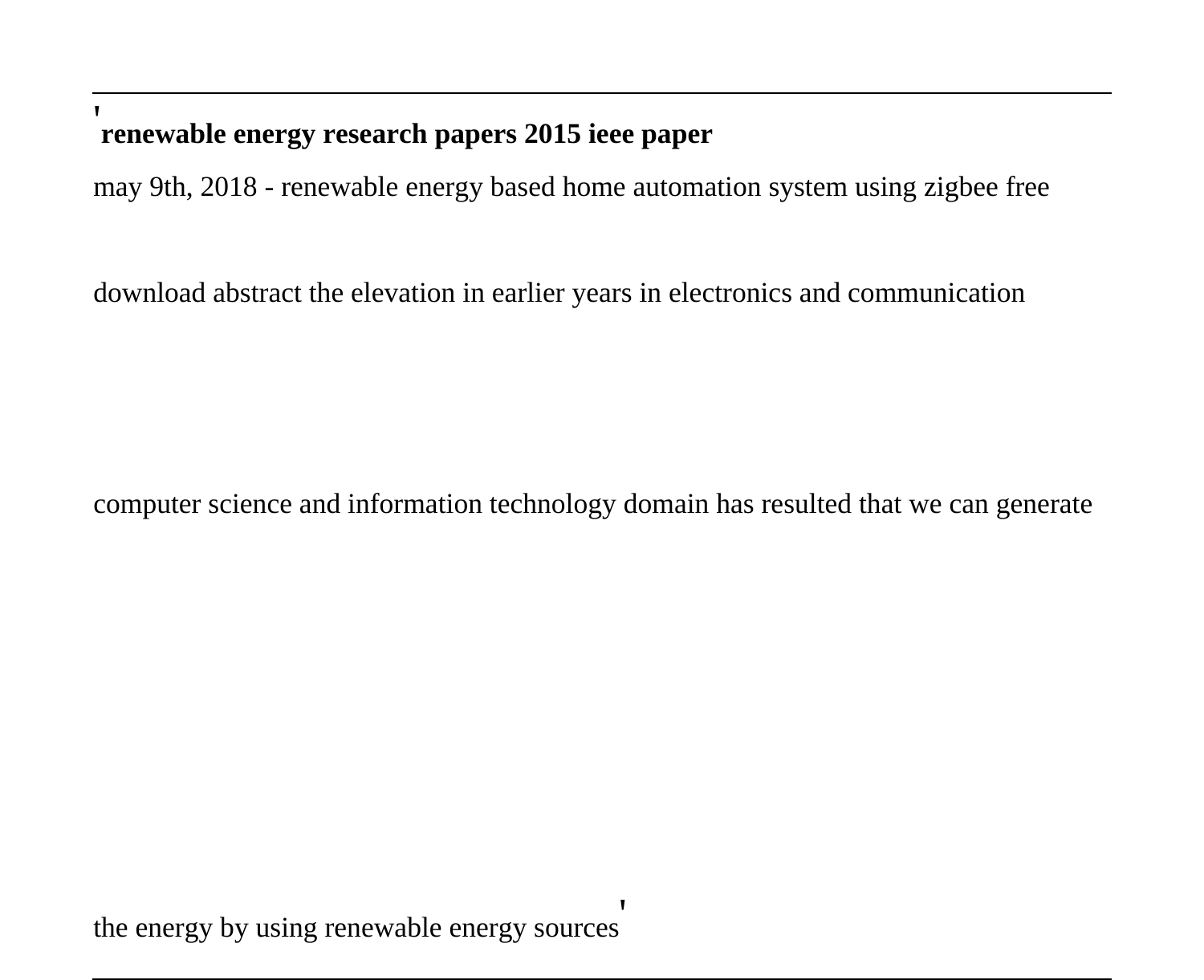'*symposia for aaaspd 2018 meeting in pomona california may 11th, 2018 - the following symposia are in various stages of planning for the annual meeting the listings below are tentative and subject to change new symposia will be added as information is received from the organizers*'

'**solar energy fronius may 14th, 2018 - innovative solutions from fronius solar energy in the field of photovoltaics from inverters to storage and energymanagement**' '**WBDG WBDG Whole Building Design Guide**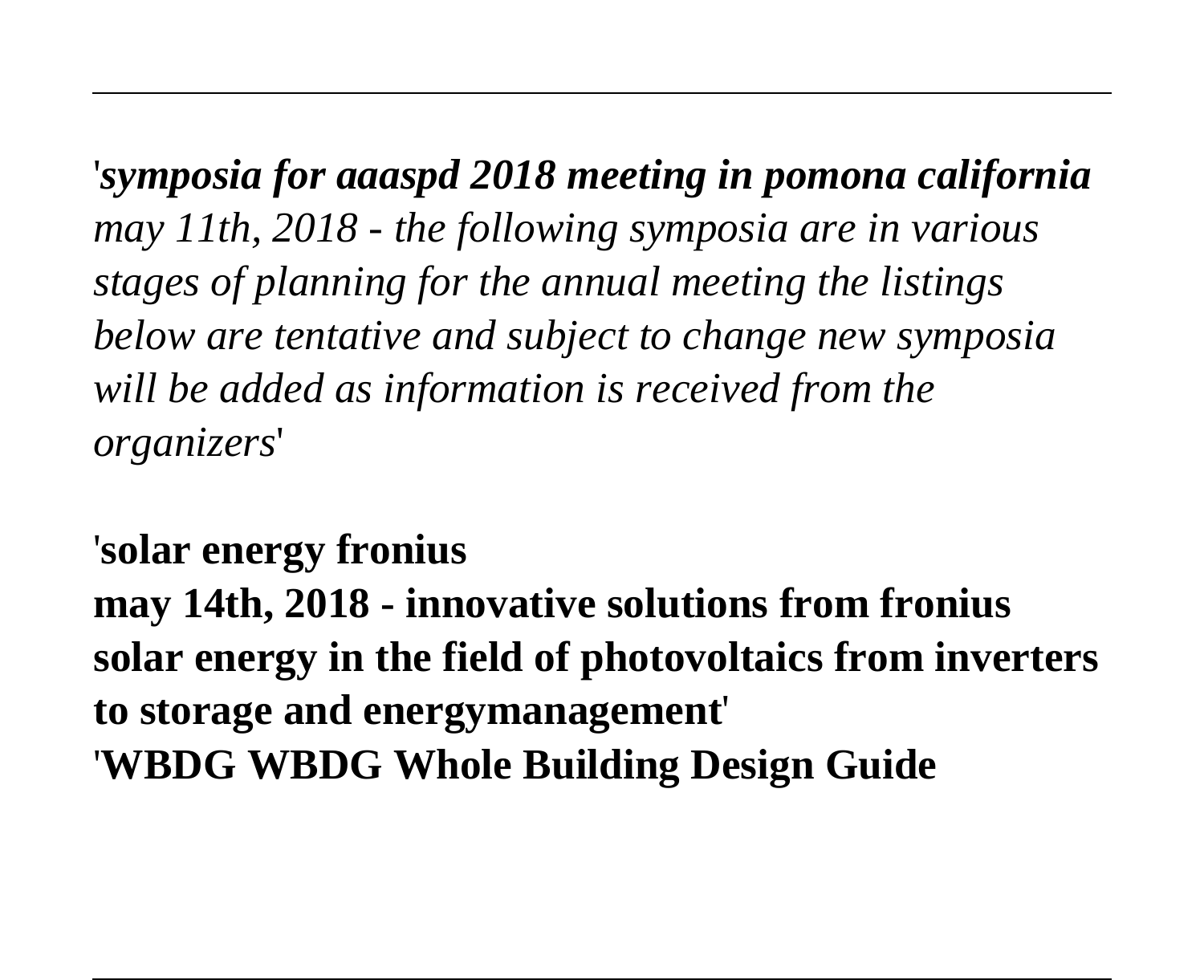May 13th, 2018 - The Gateway to Up To Date Information on Integrated Whole Building Design Techniques and Technologies The goal of Whole Building Design is to create a successful high performance building by applying an integrated design and team approach to the project during the planning and programming phases''**COST OF ELECTRICITY BY SOURCE WIKIPEDIA** MAY 14TH, 2018 - TYPICALLY THE LCOE IS CALCULATED OVER THE DESIGN LIFETIME OF A PLANT WHICH IS USUALLY 20 TO 40 YEARS AND GIVEN IN THE UNITS OF CURRENCY PER KILOWATT HOUR OR MEGAWATT DAY FOR

EXAMPLE AUD KWH OR EUR KWH OR PER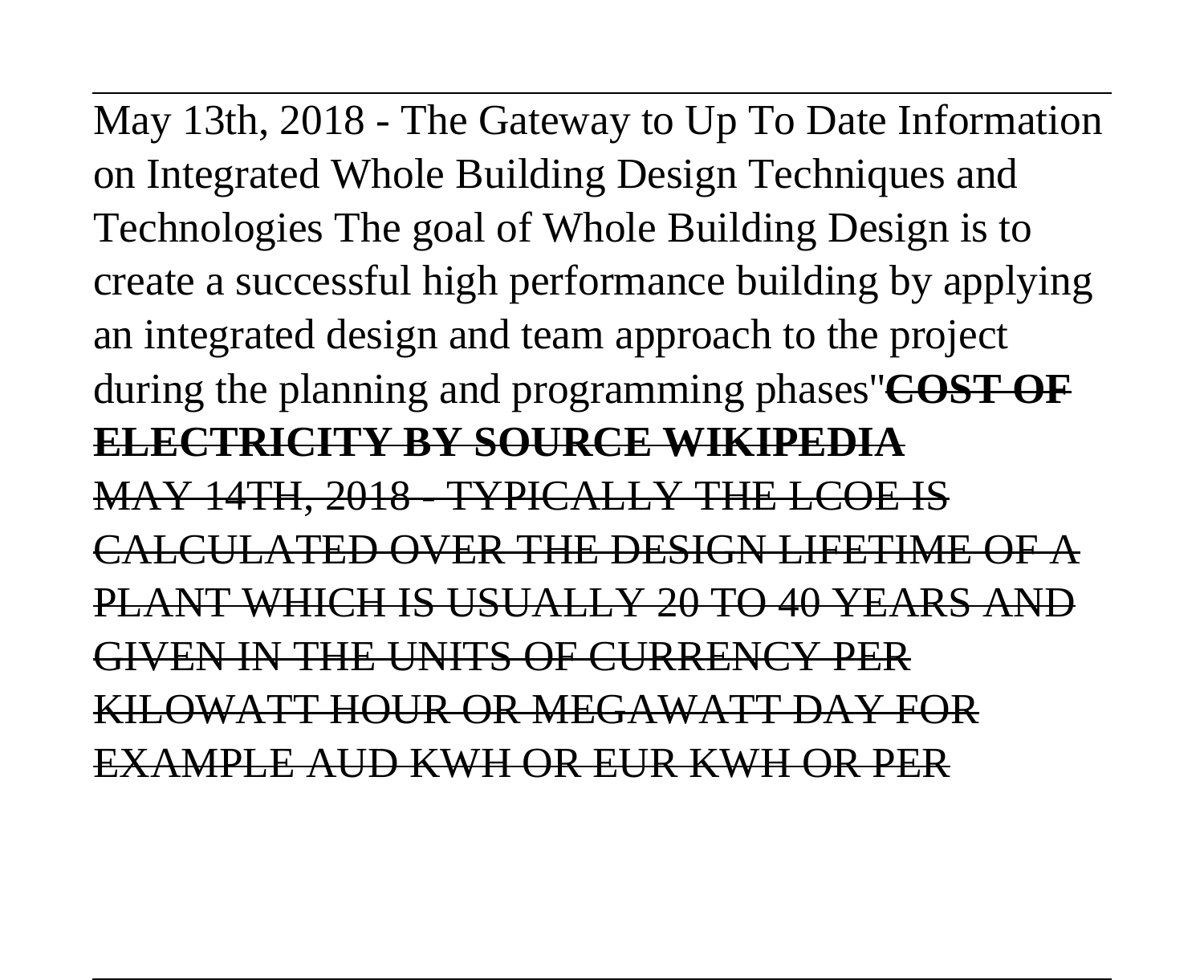### MEGAWATT HOUR FOR EXAMPLE AUD MWH AS TABULATED BELOW'

'**Photovoltaic Solar Cell For Photovoltaic Solar Panels** May 12th, 2018 - Alternative Energy Tutorial About Photovoltaic Solar Cells And How PV Solar Cells Are Used To Produce Home Solar Power And Renewable Energy From The Sun'

## '**MILITARY HEALTH SYSTEM MHS DOD SPACE PLANNING CRITERIA MAY 13TH, 2018 - MILITARY HEALTH SYSTEM MHS DOD SPACE PLANNING CRITERIA FOR**